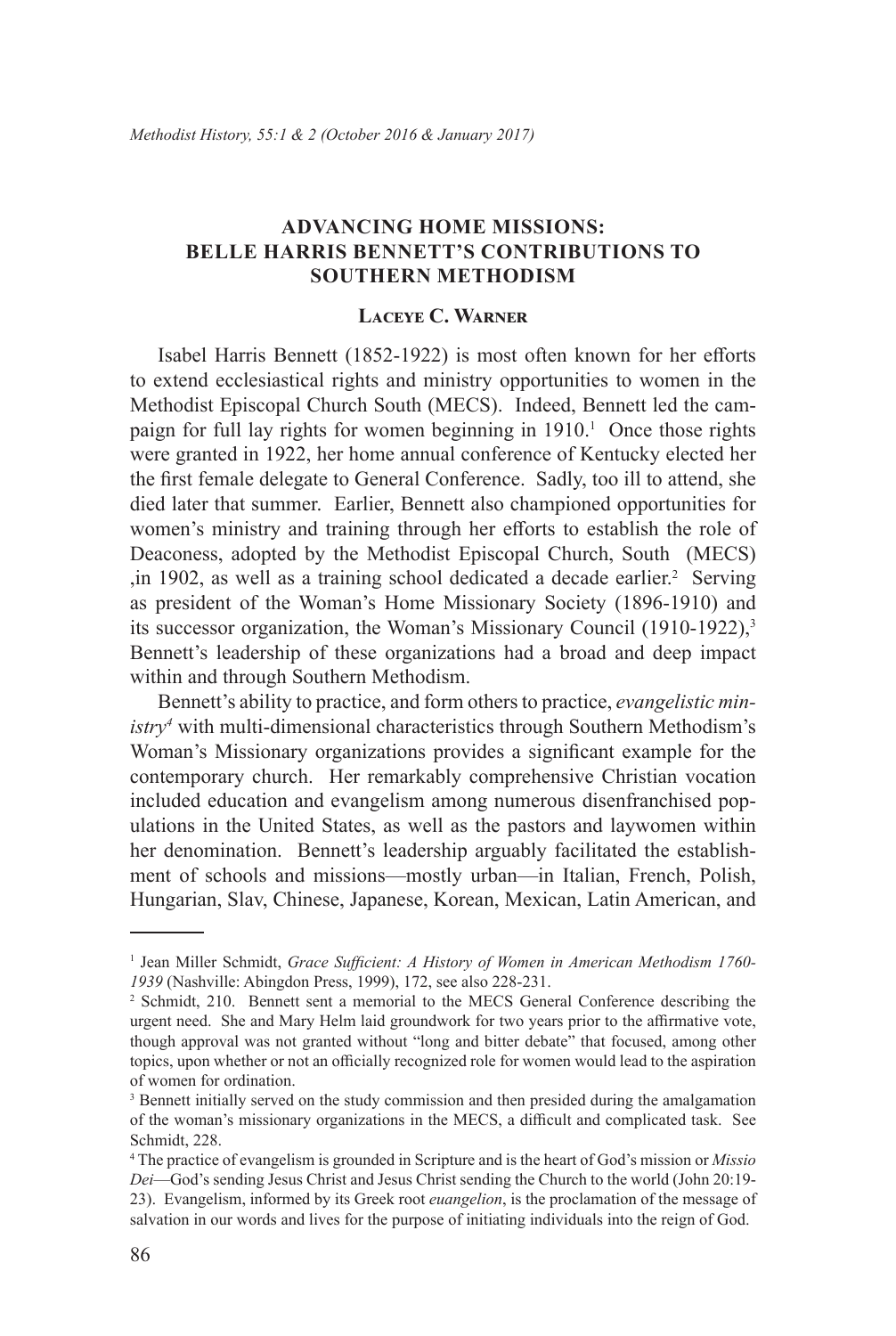Cuban immigrant communities. Bennett not only acknowledged the social systems that continued to oppress African Americans in the South, but also the MECS's complicity in those sins during her lifetime.

Bennett called the MECS through its Woman's Missionary organizations to respond to Jesus Christ's commission to proclaim the message of salvation through an incarnational and inclusive witness of compassion, advocacy, proclamation, and piety. As articulated in a 1908 article from *Our Homes*, the periodical of the Woman's Home Missionary Society, Bennett notes: "This Society is first and always a *missionary* Society. Its purpose is missionary and its administration is on missionary lines. The idea involved in this use of the word 'missions' is that of a Society seeking to raise funds and employ workers to establish institutions for the purpose of evangelizing, educating, or reforming people who, on account of personal or local conditions, need this kind of work and are unable otherwise to obtain it."5 Bennett both was inspired by and inspired others to practice ministry across boundaries of ethnicity and race with these verses from John 13:34-35: "I give you a new commandment, that you love one another. By this everyone will know that you are my disciples, if you have love for one another."<sup>6</sup>

Bennett's Christian vocation advocated two sides of the same coin: first, ecclesiastical rights and ministry training for women, in order to, secondly, reach marginalized communities through organized mission work with the Christian gospel. This essay surveys a selection of Bennett's efforts during her tenure leading Woman's Missionary Organizations in Southern Methodism to demonstrate this multidimensional character of the impact of her leadership, particularly the significance of training women for ministry across racial, ethnic and cultural boundaries.

### **From Frivolity and Idleness: Biography and Vocation**

Isabel Harris Bennett, named for her paternal grandmother, was born into a pious Methodist family of means near Richmond, Kentucky.<sup>7</sup> Her ancestors included Revolutionary War leaders, governors, senators, state legislators, as well as French Huguenots (maternal ancestors) and a Methodist circuit rider (Bennett's paternal grandfather).<sup>8</sup> The youngest of two girls and the seventh among eight children, she grew up on the family plantation, "Homelands," where she experienced affluence in its many dimensions from

<sup>5</sup> *Our Homes,* [no title] (August, 1908), 3.

<sup>6</sup> R. W. MacDonell, *Belle Harris Bennett: Her Life Work* (New York: Garland Publishing Company, 1987), 125; quoted in Laceye Warner, "Redemption and Race: The Evangelistic Ministry of Three Women in Southern Methodism," *Wesleyan Theological Journal* 40.2 (Fall 2005): 7-29, 21. Bennett asked her audience, "Are you ready to go quickly to the more than fifty million unchurched, neglected, unsaved people of our land? Has the Holy Spirit taught you to look upon and love the dark-skinned people among whom you were born and reared as our brothers and sisters?" and concluded with the above biblical verses.

<sup>7</sup> Charles E. Cole, ed., *Something More than Human: Biographies of Leaders in American Methodist Higher Education* (Nashville: United Methodist Board of Higher Education and Ministry, 1986), 11.

<sup>8</sup> Cole, 12.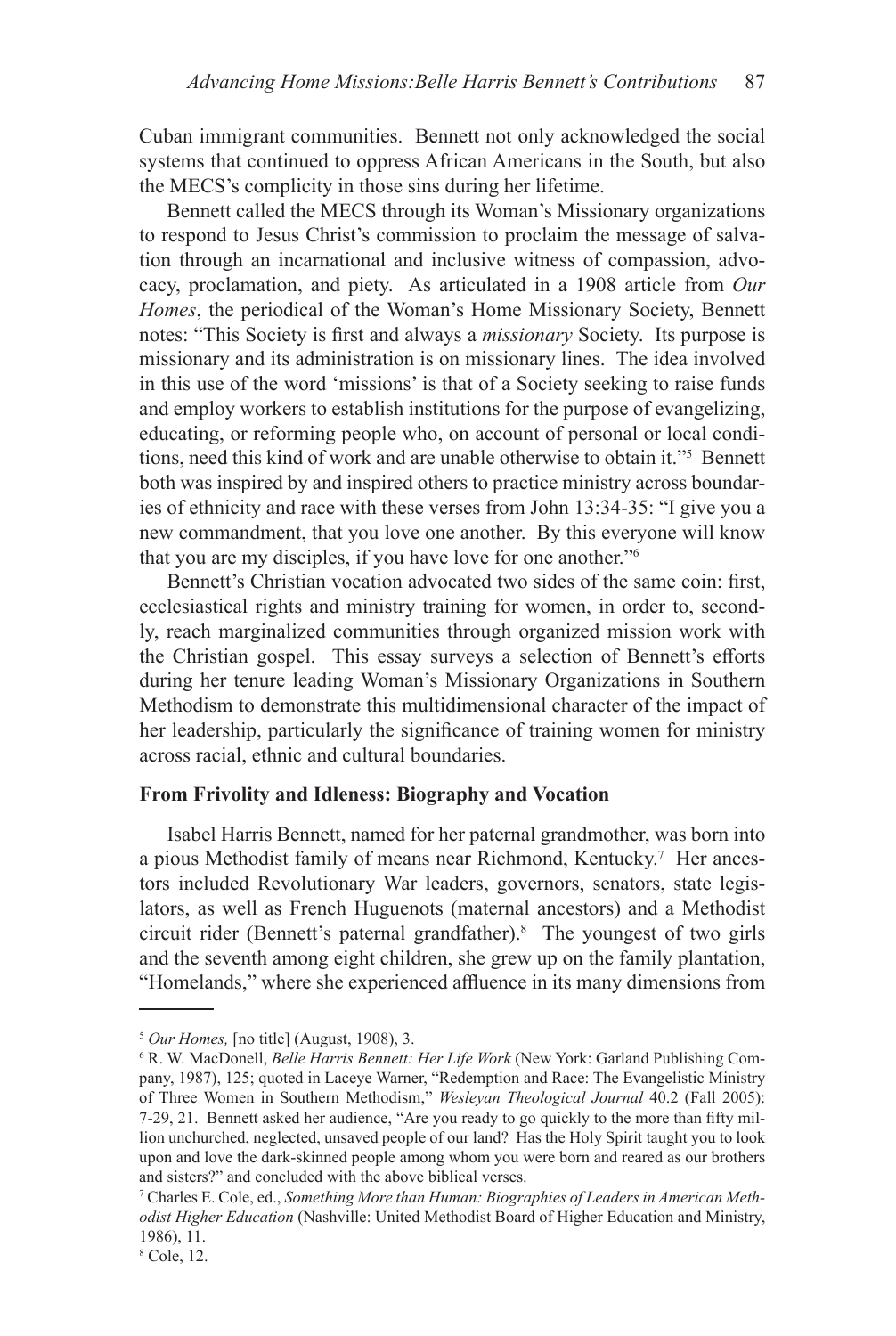servants and influence to hospitality.<sup>9</sup> Though an active church participant with her family, Bennett did not join the congregation as a member until the age of twenty-three, when she was moved by the preaching of a Presbyterian evangelist.<sup>10</sup> After returning from Lake Chautauqua, New York, in 1884 Bennett described experiencing "the presence of and power of God" and the "assurance of God-given leadership."<sup>11</sup> She confided to a friend, "I have spent my life in frivolity and idleness. Now I mean to give it wholly to the Lord."<sup>12</sup> Bennett never married, though she mothered many. She worked tirelessly during her career of over thirty-five years, never receiving compensation.

### **Evangelistic Education**

Bennett's broader endeavors began with her leadership in establishing schools for training lay Christian women to meet the needs of rural and urban areas around the world. Indeed, education is one of the three pillars of her argument and vision for "the World-wide Movement for the Liberation of Women," alongside rights to hold property and recognition by governments.13 According to her dear friend, Sara Estelle Haskin, Bennett "was constantly giving and praying for the uplift of God's children of every race and clime" including those in the United States. Haskin claimed, "It was her [Bennett's] ambition to educate, at her own expense, at least one child of each of the races of the children of men."14 Haskin believed she accomplished this end, "and probably went far beyond it."<sup>15</sup> While this legendary accomplishment seems an allusion to Bennett's connection to foreign missionary work, it likewise connects to her work across denominational and racial boundaries closer to home. Haskin explained, "She also reached out beyond the confines of her own church in her inter-denominational service."<sup>16</sup>

While attending a meeting in 1887 with her sister, Bennett experienced a deep concern over the lack of training for women foreign missionaries. Learning of the recently established Chicago Training School founded by Lucy Rider Meyer for the training of deaconesses in the Methodist Episcopal Church, Bennett contacted Meyer. In 1888, upon returning from a summer

16 Haskin, 296.

<sup>9</sup> Cole, 11-12.

<sup>&</sup>lt;sup>10</sup> Cole, 13.

<sup>&</sup>lt;sup>11</sup> Schmidt, 171.

<sup>&</sup>lt;sup>12</sup> MacDonell, *Belle Harris Bennett*, 38; qtd. in Warner, "Redemption and Race," 20.<br><sup>13</sup> Belle Harris Bennett, "The History of the World-wide Movement for the Liberation of Wom-

en," *Methodist Review* 61.1 (January, 1912): 56, "The modern woman's movement in Christian lands, which has manifested itself in three sharply defined phases—(1) a demand for higher education, (2) for legal protection of property and personal rights, (3) and for equal political recognition by governments—parallels in time and importance the modern foreign missionary movement."

<sup>14</sup> Sara Estelle Haskin, "Through Grace and Inheritance," *The Missionary Voice* 12.10 (October, 1922): 296.

<sup>&</sup>lt;sup>15</sup> Haskin, 296. While Haskin described this profound goal, Bennett did not seem to refer to this aspiration directly.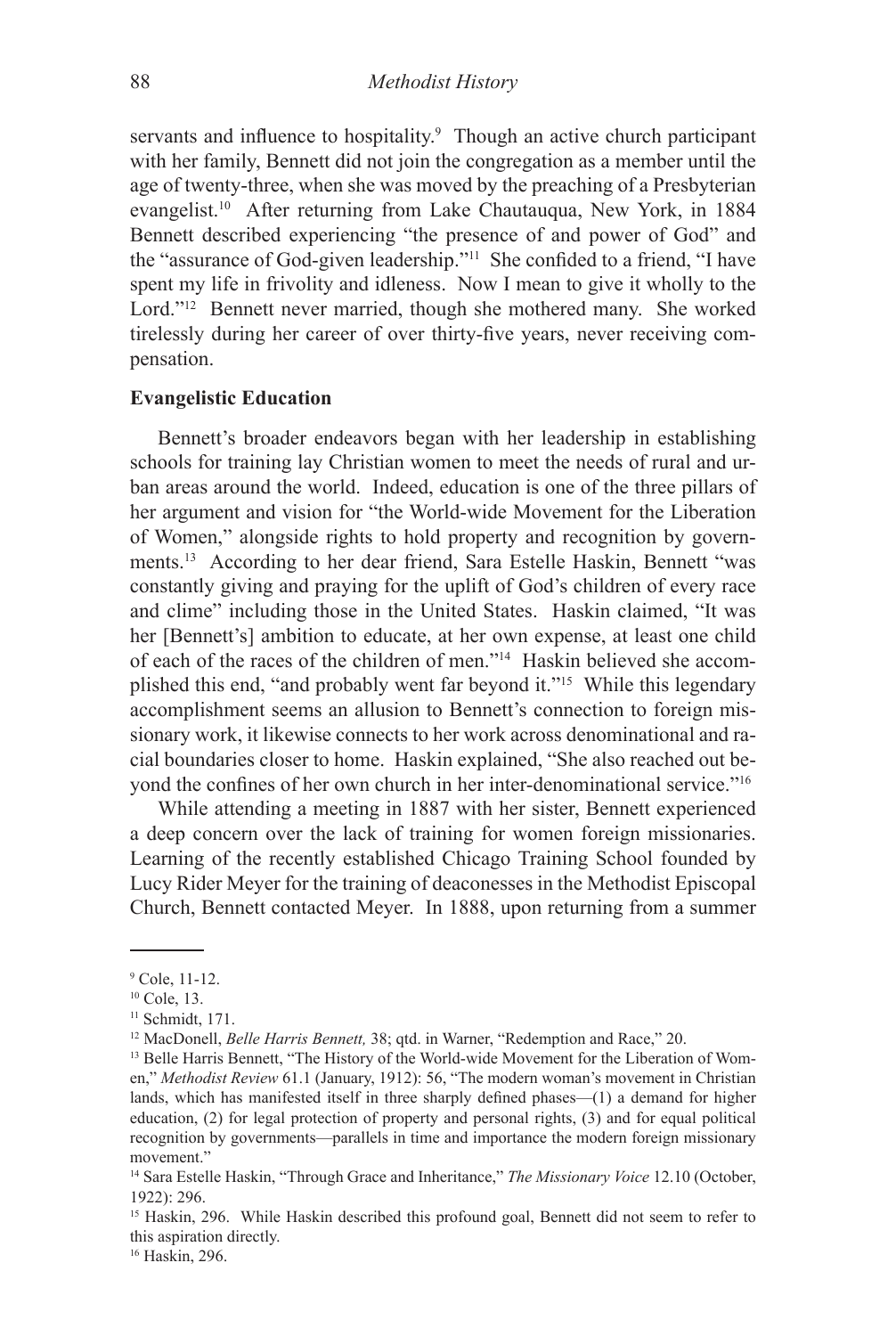assembly at Lake Chautauqua, Bennett felt a call to begin missionary training schools for women and responded: "Yes, Lord, I will do it."<sup>17</sup> Within a year the MECS's Woman's Board of Foreign Missions gave Bennett permission to raise funds for such a school. Within another year Bennett received a generous gift of land and financial capital for a building resulting in the dedication of the Scarritt Bible and Training School in Kansas City in 1892.18 Scarritt was the first of many similar endeavors Bennett would accomplish in her lifetime.

## **Confronting Resistance to Home Missions**

Bennett's Christian vocation to participate in, as well as facilitate, home and foreign missionary work framed by education and training facilities continued to unfold. She was elected President of the Woman's Home Mission Society in 1896. Interestingly, the work of home missions was rather slow, meeting apathy and even resistance in the Church including resistance from members of the Woman's Foreign Missionary Society.<sup>19</sup> Such resistance, particularly among Church members, would be a constant companion during Bennett's leadership: "there had been opposition to every new enterprise of the Board, and it could not be expected that what seemed to some as radical an undertaking as this [work among African American women students at Paine College] should pass without censure."<sup>20</sup> Mrs. J. D. Hammond, among those first to rally support for home mission work in Southern Methodism, described the opposition:

When the home mission work of the Church struggled toward organization, the majority of our preachers, at least one of the bishops, and most of our women considered it disloyal to the foreign field to take part in the work. Our best women felt that the cause of foreign missions was in danger, and they honestly and earnestly labored with the home mission group to cease their activities.

Mrs. Hammond continued her remarks, describing Miss Bennett as "already the best known woman in the Church," and a strong supporter of women's foreign mission work. "Yet she was one of the first to lead in the home mission work also." Bennett recounted that many women in both foreign and home mission work felt she should give up her foreign mission work as a matter of loyalty to the emerging home mission work. Bennett responded,

<sup>&</sup>lt;sup>17</sup> Cole, 14.

<sup>&</sup>lt;sup>18</sup> Nathan Scarritt of Kansas City Missouri offered land and \$25,000 for a building as matching funds requiring the church to raise an equal amount. When the school was dedicated in 1892, it was debt free. Bennett declined to serve as the first principal of Scarritt, though continued in a voluntary role and as Vice President of the Board of Managers until her death. During Bennett's lifetime, Scarritt sent more than one thousand workers into Christian service (Cole, 14). Following the sudden death of her beloved sister, Bennett established the Sue Bennett Memorial School for poor children in the mountains of Kentucky in 1897 (Schmidt, 172).

<sup>19</sup> MacDonell, *Belle Harris Bennett,* 85.

<sup>20</sup> MacDonell, 123. Bennett's biographer describes Bennett's leadership style: "Miss Bennett's forceful personality and determined steadfastness and the loyalty of her cohorts soon quieted open expression." Bennett also offers advice regarding how to address (or not) "letters or communications of an offensive nature" about the work with African Americans (124).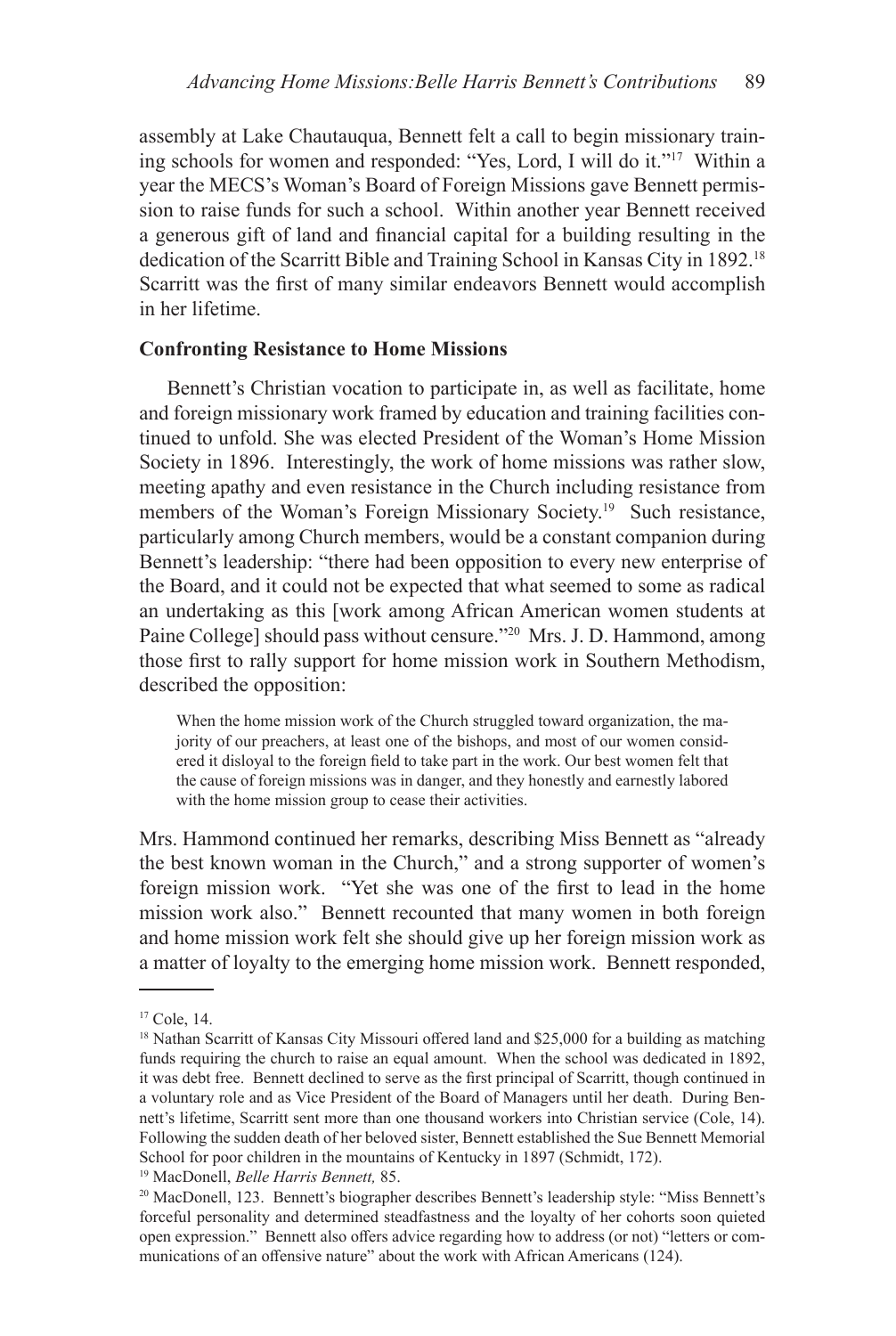"And that is the one thing I never will do. I intend to stay in both; and some day our women will see that none of us can afford to do anything else."<sup>21</sup>

# **Addressing Resistance to a Settlement Movement in Southern Methodism**

Prior to her election as President, shortly following her appointment to the Central Committee of the Woman's Home Mission Society in 1893, the organization held a conference on "City Evangelism" in St. Louis. Following the St. Louis Convention of Christian Workers, from which city missions among women in Southern Methodism is generally dated, several local auxiliaries organized City Mission Boards employing local, earnest, but untrained women and resulting in far from successful outcomes.22 While women had for some time been "visiting prisoners, feeding the hungry, clothing the poorly clad, comforting the weary, and reading the Bible to those who could not read it for themselves," the convention demonstrated a conviction that city mission work needed organization.<sup>23</sup> Among those earliest cities organizing City Mission Boards were, apart from St. Louis, Nashville, Atlanta, and Houston.24 In 1899, seventeen Southern Methodist women pursued this work in ten cities, "Friendly visiting, Bible reading, teaching industrial classes and kindergartens constitute the main features of most of these organizations, although some of them were devoted exclusively to rescue work."25

These experiments eventually led to the establishment of settlement houses in 1901, with only a few trained women not only beginning work, but living in the neighborhoods in which they served in Nashville, Dallas, and Atlanta.<sup>26</sup> In 1903, Bennett described the recent developments in her annual address:

The advance in organized mission work during the past year has been phenomenal. Women in cities, towns, and villages seem to have suddenly awakened to the fact that enough time has been spent in talking and writing of the great need of evangelizing the cities, of the dangers from congested slums and the ignorant, degraded immigrant and are reaching out for work as though just realizing that *now* is God's

<sup>21</sup> MacDonell, 85.

<sup>22</sup> MacDonell, 91. For further details, see also Noreen Dunn Tatum, *A Crown of Service: A Story of Woman's Work in the Methodist Episcopal Church, South, from 1878-1940* (Nashville: Board of Missions Woman's Division of Christian Service, 1960), 241.

<sup>23</sup> Tatum, 241. Bishop Hargrove presided at the St. Louis Convention and Dr. Walter R. Lambuth and Bishop W. W. Duncan spoke.

<sup>&</sup>lt;sup>24</sup> Tatum, 241. This increased interest and activity in city work caused the General Conference of 1894 to authorize the establishment of city mission boards made up of representatives of each of the auxiliaries in a given city. Within a few years city mission boards had been organized in more than thirteen cities, some of them raising as much as \$1,200 a year for the maintenance of the work.

<sup>&</sup>lt;sup>25</sup> Tatum, 241.

<sup>26</sup> MacDonell, *Belle Harris Bennett,* 92-93. See also Tatum, 242. According to Tatum, in December of 1900, another stage of the work unfolded: "Mrs. R. W. MacDonell believed firmly that little of permanent value could be accomplished in city mission work unless the workers lived with their districts."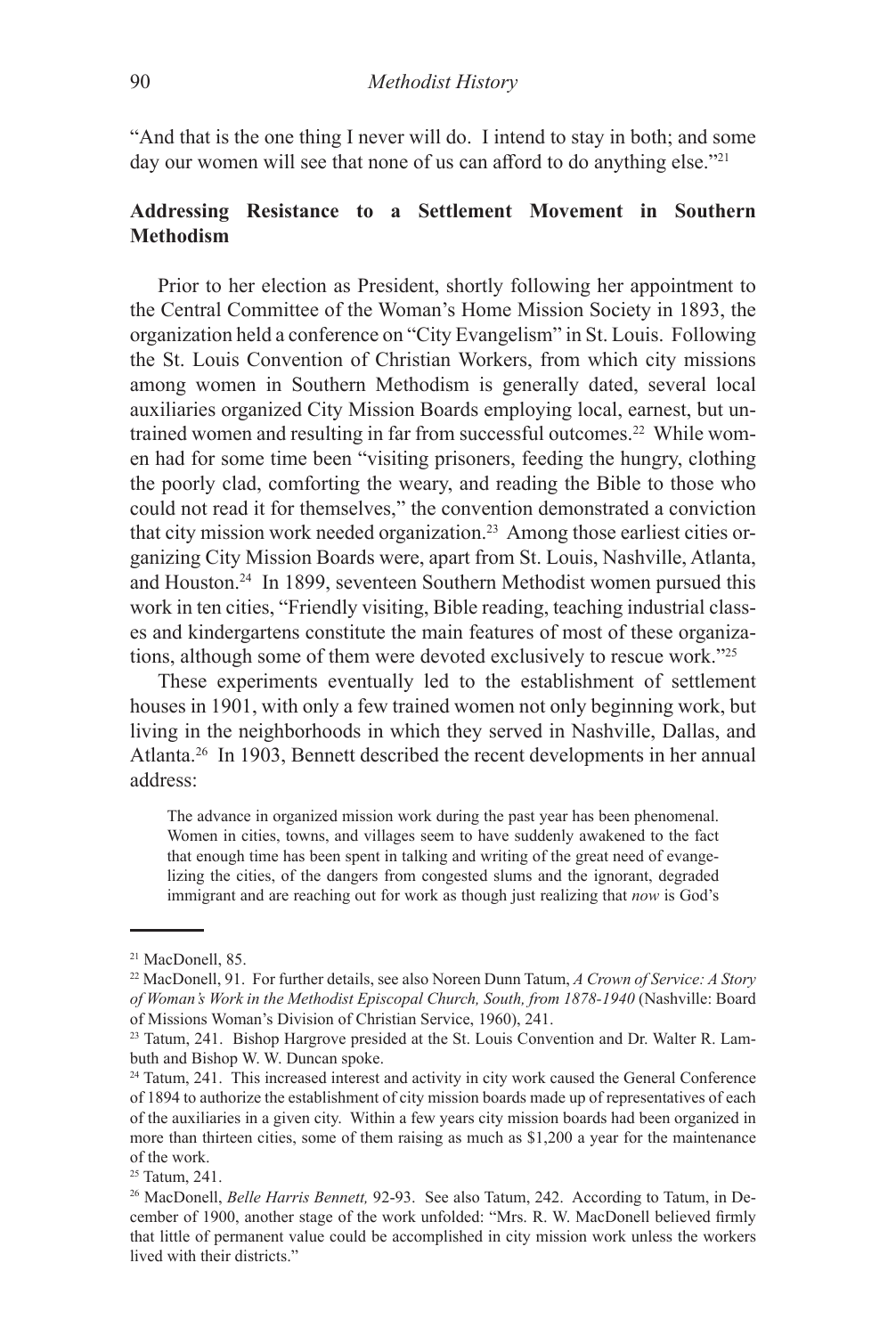accepted time for the redemption of the masses. Twelve City Mission Boards are already affiliated with this Board, and in many other places the women are eager to organize.<sup>27</sup>

However, the settlement movement also met severe criticism from pastors as well as connectional officers particularly in Southern Methodism.28 Some claimed the work was not evangelistic. Others argued the work only treated symptoms, not the "disease." A significant leader stated, "Churches, schools, and orphanages are real Church work, not these playhouses for women."29 Bennett listened attentively and realized much of the opposition was provoked by the term "settlement house." In her annual address in 1906, she recommended revisions to the name. Bennett explained that studying the methods of similar work in Chicago and New York resulted in learning including the clear disfavor of the language "settlement house" since this work carried no pretense of connection to the Church.

The Presbyterians do their settlement work in down-town Church House; the Episcopalians in the Parish House. We are in the infancy of our city mission work. Let us take a distinctive name: Epworth Community House, Wesley Community House, or Methodist Community House. Let us have our own name . . . .<sup>30</sup>

The name Wesley Community House was adopted for neighborhoods with European Americans, often recent immigrants, and later Bethlehem House was adopted for work with African Americans.<sup>31</sup> Bennett saw more than forty institutions for social evangelism established in the United States as well as a number in Asia and Latin America.32

## **Pursuing Research and Study**

As Bennett implied in her annual address described above, research and study remained a constant practice and foundation for her Christian vocation alongside daily practices of piety, such as reading Scripture and prayer. According to her biographer, from the day Bennett became President of the woman's work until her death in 1922 she read voraciously. She consistently read biographies of influential figures in world politics and history, texts from Christian tradition such as those of St. Francis of Assisi and John Fletcher, as well as texts in the growing field of sociology and fiction "that she might keep abreast of the trend of thought of the social world of her own times."<sup>33</sup> Her reading nourished her teaching, which she offered through numerous addresses, sometimes three or four each day, as she diligently worked to cast a faithful vision for the Woman's Missionary Boards within Southern Methodism.

<sup>27</sup> MacDonell, *Belle Harris Bennett*, 94. Italics original.

<sup>28</sup> Tatum, 242.

<sup>29</sup> MacDonell, *Belle Harris Bennett*, 94.

<sup>30</sup> MacDonell, 94-95.

<sup>&</sup>lt;sup>31</sup> Tatum, 242. Bethlehem Houses developed in later years following the Wesley Houses.

<sup>32</sup> MacDonell, *Belle Harris Bennett,* 95.

<sup>&</sup>lt;sup>33</sup> MacDonell, 88.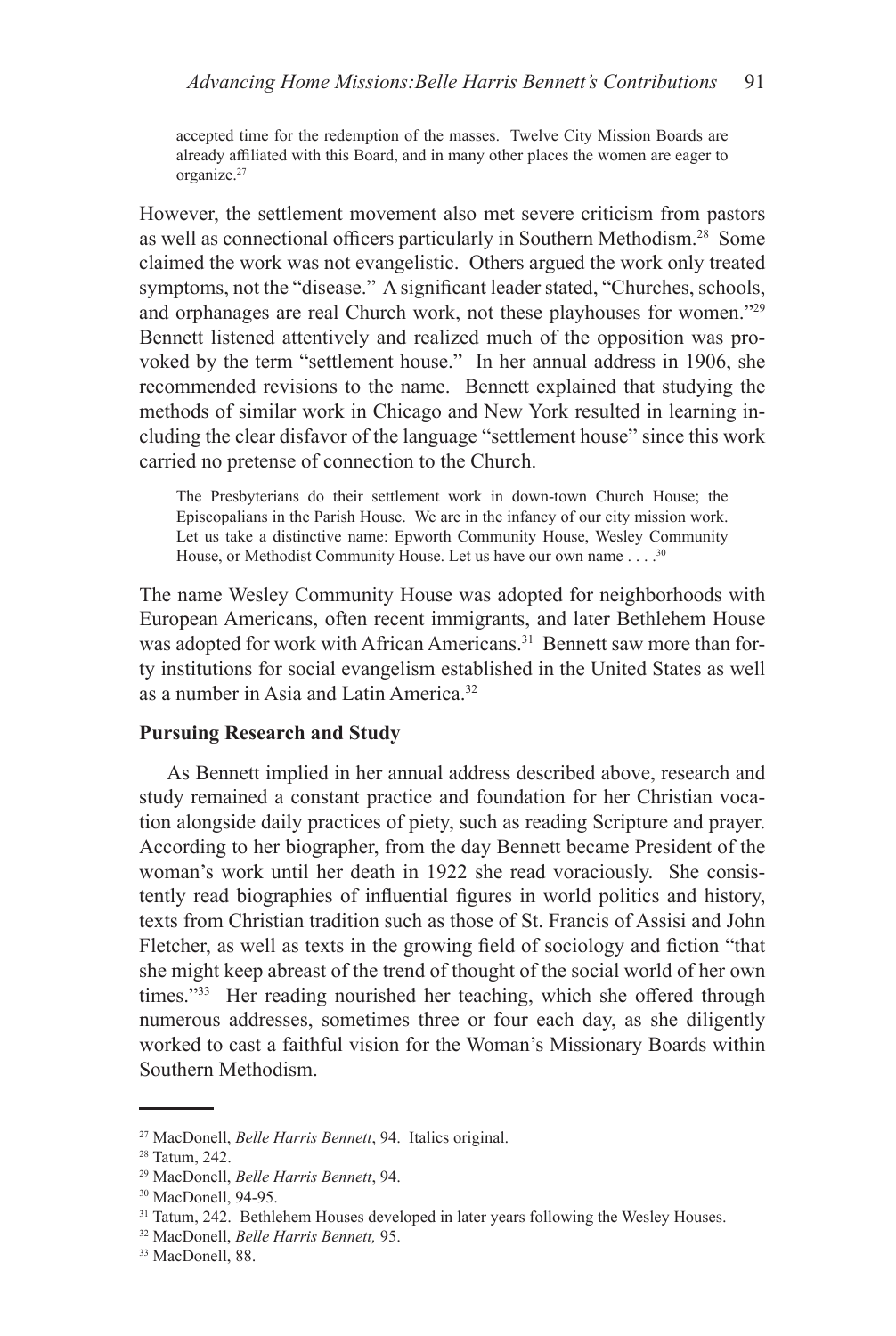Bennett also studied alongside colleagues in leadership positions in the organization. In one season, Bennett regularly joined Miss Helm and Mrs. MacDonell for days set apart for collaborative intensive study of current research in fields such as labor and commerce, including immigration reports. "They studied histories of similar condition [*sic*] in other countries and sought to learn what other religious and welfare organizations were doing . . . ."34 The learning compiled was then disseminated to women in local auxiliaries through the *Our Homes* periodical as well as institutes and other educational opportunities. According to her biographer:

Miss Bennett was twenty years ahead of her times when she foresaw the inevitable massing of unskilled laborers, alien peoples, and fortune seekers in the cities of the country as they followed in the wake of modern invention and industrial and commercial change . . . . She foresaw that nothing short of aggressive religious enthusiasm could cope with issues generated by these factors, and she believed that a Church alive to the ethics of Jesus had the power of regenerating municipal and commercial control of human relationships.

Only one-third of the population of the United States lived in cities when Bennett first called attention to such trends. Twenty years later, the 1920 census revealed more than half of the population lived in cities.35 Her biographer, Mrs. MacDonell, described Bennett's visionary leadership and pious character in an article featured in *The Missionary Voice* periodical volume honoring Bennett in October following her death that summer:

To me she was the greatest woman the South has produced and I believe it was a prophetic vision which gave her such larger leadership. She lived in close touch with the times and impending issues of our country and understood well the laws underlying the moral order of the world. At the same time she was sensitive to spiritual currents and lived so close to the Lord that she was equipped for a service granted to few.36

# **Seeking to Find God's Will and to Do It: Work among Immigrant Populations**

Bennett's biographer implies that many may not have realized how diligently Bennett followed "her only quest," which the biographer describes as "Seeking to find God's will and to do it."<sup>37</sup> Though this "quest" did not necessarily dictate that Bennett should serve immigrant populations to the exclusion of other efforts, it certainly included this work. Wesley (and Bethlehem) Houses embodied Bennett's comprehensive vision for home missions. She envisioned and built an institutional network of city mission and evangelistic work through the establishment of community centers in neighborhoods confronting complex challenges, and ensured they were led and staffed by trained Christian workers, such as Deaconesses. The various

<sup>&</sup>lt;sup>34</sup> MacDonell, 89.

<sup>&</sup>lt;sup>35</sup> MacDonell, 91.

<sup>36</sup> Mrs. R. W. MacDonell, "Belle Harris Bennett—Fellow-Worker and Friend," *The Missionary Voice* 12.10 (October, 1922), 299.

<sup>37</sup> MacDonell, *Belle Harris Bennett*, 299.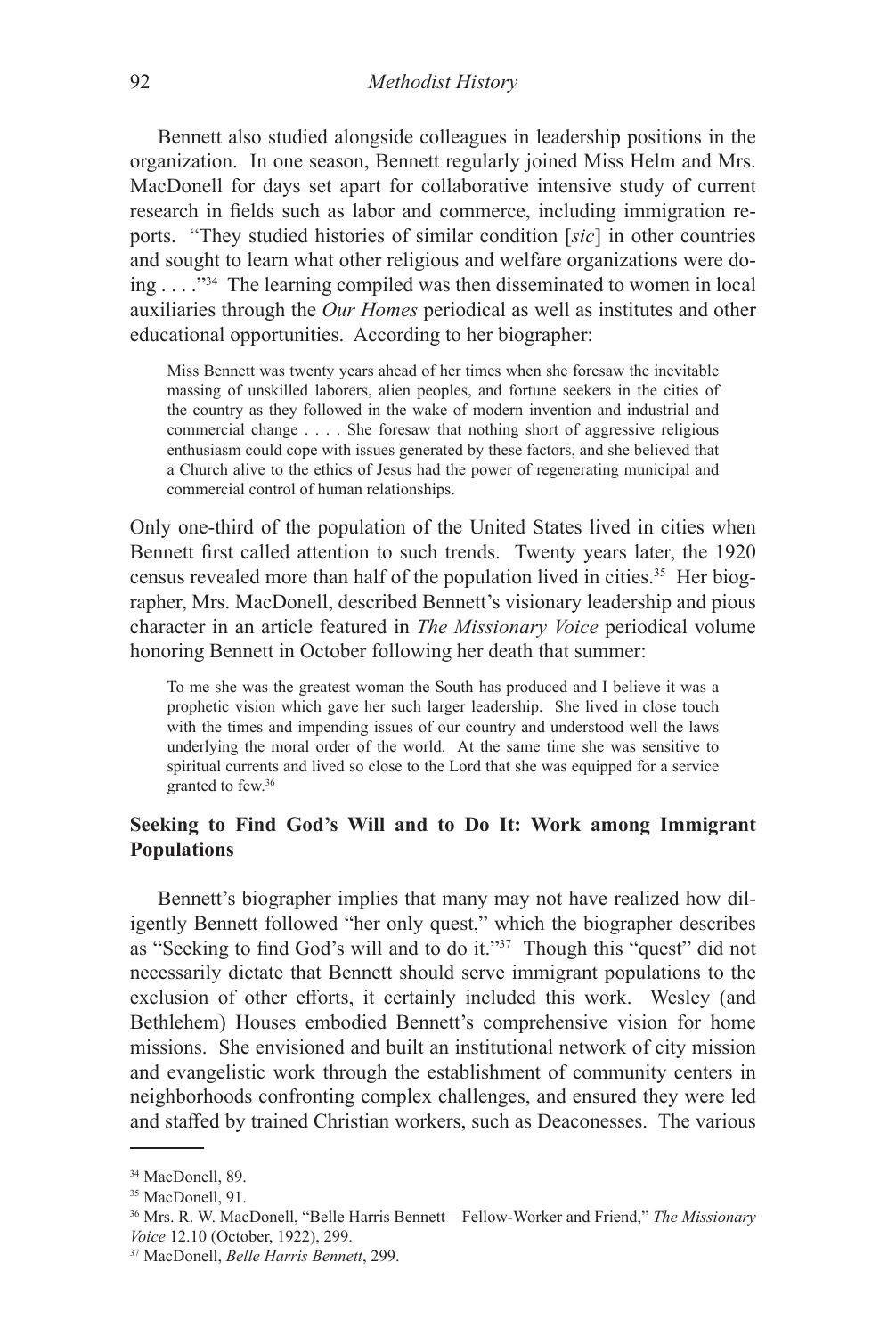components of her quest, though not necessarily limited to ministry among immigrant communities, culminated in this comprehensive vision of trained Christian workers facilitating a persistent presence ministering among marginalized communities. In other words, her many efforts throughout her life were neither random, nor reactive, but rather a sustained strategy not only to provide women with ecclesiastical rights, opportunities for training, and Christian service, but also to participate in God's reign by ministering to and with those in deepest need through carefully considered and effective organized efforts.

As described in an earlier section, Christian work among immigrant communities developed over many years and through many threads of existing work by women in Southern Methodism. Drawing from a number of sources, the earliest city mission work with immigrant populations occurred in the context of schools, particularly among Cuban communities in Tampa, Florida. While the significance of work among children in rural mountain areas claimed Bennett's initial attention prior to the establishment of the schools previously mentioned, the Wolff Mission School in Tampa began operations in 1894 before the Sue Bennett Memorial School of London, Kentucky, began operations in earnest in 1897.<sup>38</sup>

Similar to the life cycle of much city mission work, efforts in a neighborhood often emerged with the organization of primary education for children since immigrant children in most cases were not permitted to attend public schools. As community services developed in areas experiencing growing populations—eventually admitting immigrant children to public schools city mission work developed to include other services such as nurseries for children of working mothers; adult classes for women and men including English language cooking, sewing, first aid, gardening, technical skills, and Bible classes; as well as free medical and dental clinics; emergency medical care for women and girls; and eventually children's homes.<sup>39</sup> Under Bennett's leadership city mission work, which often occurred among recent immigrant populations, was organized in at least fifteen, mostly southern, states—Alabama, Arkansas, Florida, Georgia, Kentucky, Louisiana, Maryland, Mississippi, Missouri, North Carolina, Oklahoma, South Carolina, Tennessee, Texas, and Virginia. Following the 1906 earthquake in California, the Methodist Episcopal Church, South, focused its ministry efforts among Koreans in an agreement with three other denominational missionary organizations.<sup>40</sup> However, Southern Methodist women organized outreach to Chinese and Japanese immigrant communities in Oakland, San Francisco, Stockton, Los Angeles, and Salinas beginning in 1897—the same year schools were initially established in Tampa, Florida.41

<sup>38</sup> Tatum, 226.

<sup>39</sup> Tatum, 223-285. The only free dental clinic mentioned was located in San Antonio, TX (275).

<sup>40</sup> Tatum, 282-283.

<sup>41</sup> Tatum, 281-282.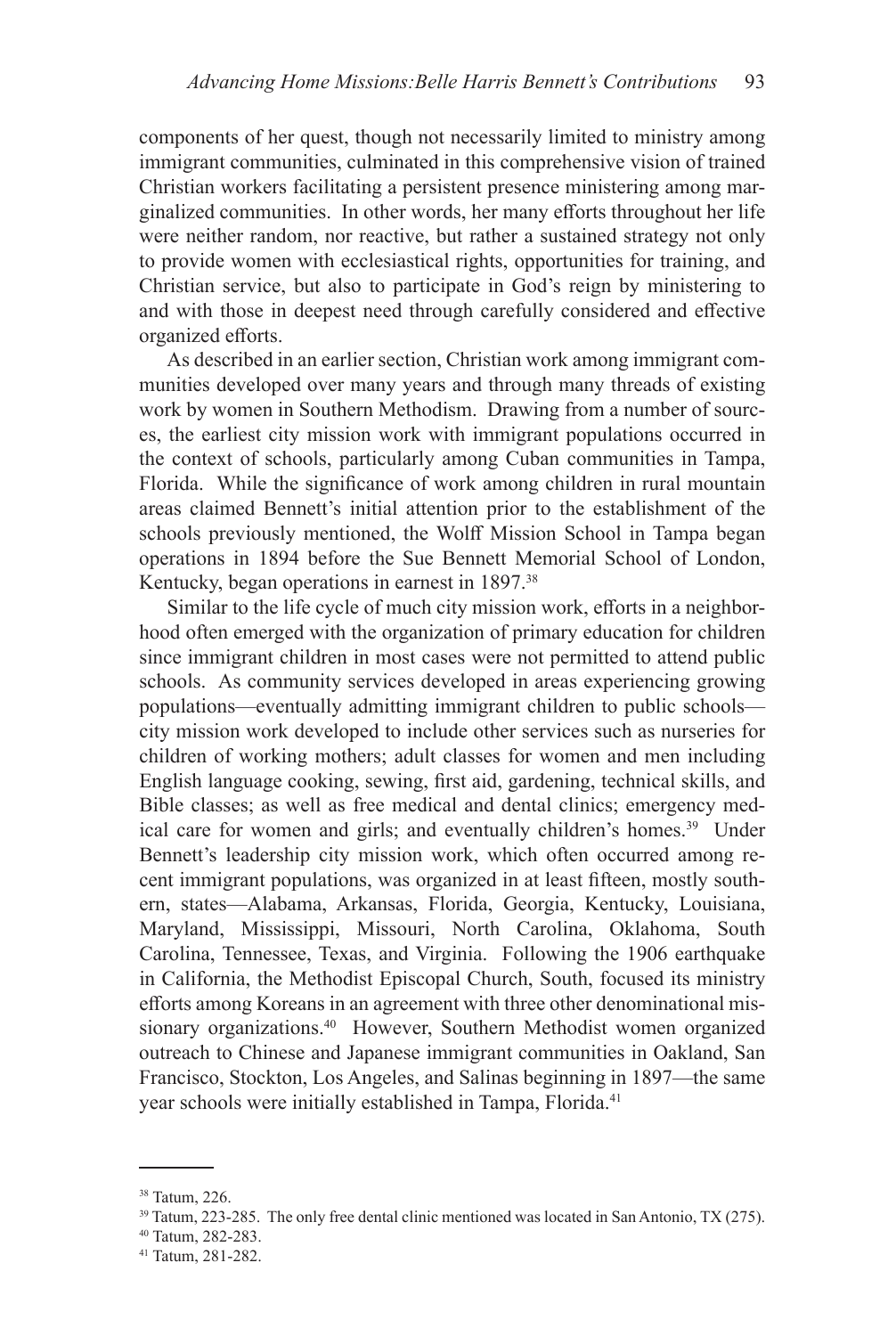### **Doing Something for Africa at Home: Work among African Americans**

Bennett's leadership of the Woman's Missionary organizations to facilitate ministry to and with African Americans in the South began with her own sense of vocation prayerfully to seek out relationships and collaborations across racial lines. She taught Bible Studies and other classes in African American congregations. Alongside Bethlehem Houses, Bennett coordinated educational opportunities among African American Methodists with events similar to those held at Lake Chautauqua, the establishment of farm schools for African American children, and the construction of facilities and programs to train African American young women on a number of college campuses. She also spoke persuasively to MECS pastors of the Church's mission and the responsibility of pastors to support and participate in that mission, even when controversial. According to one tribute: "Her strong stand for right and justice to the Negro aroused the women of the Southern Methodist Church, until they have become the leaders in the inter-racial work of the South. This forward movement must be attributed to Miss Bennett's vision and leadership."42

#### **Teaching and Speaking among African American Congregations**

Bennett first records in her journal an opportunity to speak to African Americans on October 18, 1891. She traveled to Wilmington, North Carolina, to present the need for a missionary training school, "to the women Monday afternoon and to the Negroes at night. I was so cowardly about the latter." Following this experience, she continued to speak in African American congregations, charity associations, bible studies, as well as building relationships with individuals.43

Another example of Bennett's teaching and speaking among African American Methodists begins with Bennett's biographer describing her concern that since the last decade of the nineteenth century, Southern Methodism had not initiated missionary work in Africa. "One day as she agonized in prayer, asking God to open the way for the Church to enter this dark, needy land, he seemed to answer, saying: 'Why not do something for Africa at home in the meantime?'" She promptly phoned an African American pastor in Richmond, Kentucky, where she resided and with whom she was familiar, to ask if there was anything she could do. He replied, "O Miss Belle, my wife and I have been praying every day for nearly a year that you might spare some of your time for us, but you seemed so busy!" Bennett began teaching a Bible Study class the following Sunday to a group of African American pastors from Richmond and the surrounding region of Kentucky. According to the Superintendent of the Sunday School, "Miss Bennett taught a Bible study class at St. Paul A.M.E. Church from 1900 to 1904 every Sunday at three o'clock. It was well attended, ranging from 200 to 500 members. She

<sup>42</sup> Haskin, 296.

<sup>43</sup> MacDonell, *Belle Harris Bennett,* 121.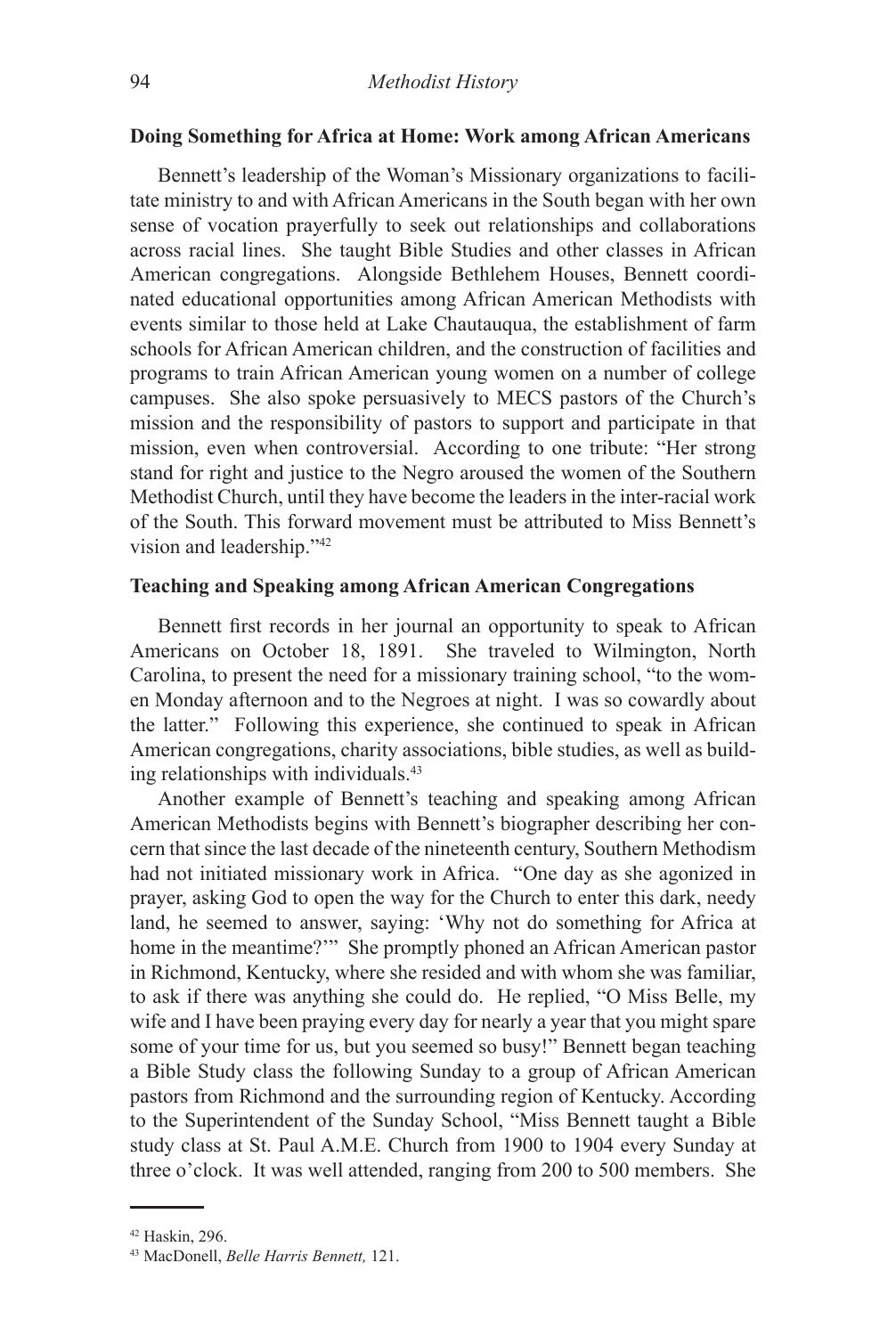would often speak to our Missionary Society and Allen Christian Endeavor League."44 According to a close friend and colleague, this was "one of the outstanding experiences in her [Bennett's] religious life."45

## **Bethlehem Houses**

Miss Estelle Haskin, a teacher of social activities at the Scarritt Methodist Training School and a mentee of Bennett, led her students in ministry with African American communities in Nashville, resulting in the establishment of possibly the earliest Bethlehem Houses by the Woman's Missionary Council (successor organization to the Woman's Board of Home Missions from 1910) in Nashville, as well as in Augusta, Georgia, in 1912.<sup>46</sup> Bethlehem Houses generally reflect the efforts of city mission work conducted through Wesley Houses and other initiatives consisting mainly of educational and spiritual initiatives. For example, these houses provided day nurseries for children of working mothers, kindergartens, adult clubs and classes, clinics, though there seems also to have been an inclusion of advocacy work with and for African Americans related to employment and civil rights.<sup>47</sup> The governing boards of the Bethlehem Houses were composed of European and African American representatives working together to break the systemic poverty and sins of prejudice within their communities. The Bethlehem Center in Nashville benefitted tremendously from the support and assistance of students from Fisk University and students and faculty members from Scarritt College.48

The Bethlehem Center in Augusta, Georgia, was the result of the persistent vocation of Miss Mary DeBardeleben.<sup>49</sup> Initially discerning a call to foreign mission work, DeBardeleben realized she felt deeply compelled to serve among African Americans in the South. "One Christmas eve, there came to her a sudden inescapable conviction that no group in all the world was more in need of Christian ministries than this one at her own door. Furthermore, she felt that no person was worthy of being a foreign missionary who was not willing to minister to the needy ones of her own homeland." Interestingly, Miss DeBardeleben found no encouragement from her peers or close acquaintances, which resulted in her finally entering the Methodist Training School in Nashville to prepare for missionary service in Japan. However, in Nashville, Miss Estelle Haskin encouraged her "to stand by her conviction" and invited her to attend the first session of the Woman's

<sup>44</sup> MacDonell, *Belle Harris Bennett,* 131.

<sup>45</sup> Haskin, 296.

<sup>46</sup> MacDonell, *Belle Harris Bennett,* 128-129. See also Tatum, 249-250 and 264-265.

<sup>47</sup> Tatum, 250.

<sup>48</sup> Tatum, 264-265. Scarritt Professor Louise Young served for years as chairperson of the board and staff advisor at the Bethlehem Center in Nashville.

<sup>49</sup> Tatum, 249. This project in general does not refer to individual names and assignments beyond significant figures alongside Belle Harris Bennett. However, Miss Debardeleben's story is distinctive, demonstrating not only the challenges to her vocation, but also the work of women in Southern Methodism in service to and with African Americans.